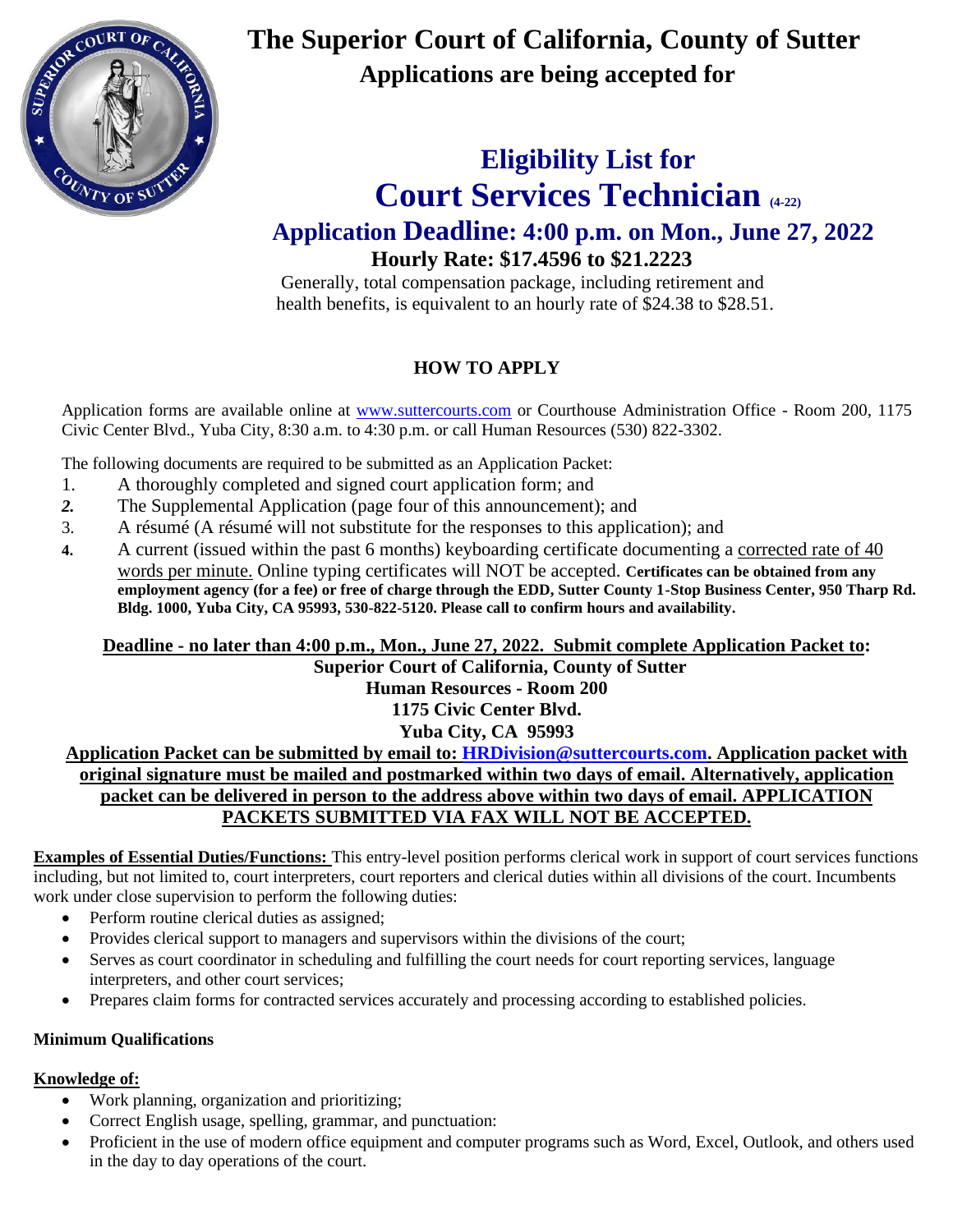Court Services Technician Eligibility List (4-22) Closes 4:00 p.m. June 27, 2022 Page 2

#### **Ability to:**

- Perform responsible clerical work with speed and accuracy;
- Use good judgement in the analysis of the Court's needs for court interpreters and court reporters;
- Compose clear and concise correspondence;
- Learn, interpret, and apply policies and procedures;
- Accurately prepare reports or other documents related to assigned tasks;
- Work within established timelines for the successful completion of duties as assigned;
- Learn and utilize court case management system.

**Education and Experience:** A high school diploma or its equivalent; one year of full-time, paid or volunteer clerical experience involving public contact, and the ability to type 40 net words per minute *or* a combination of education and work experience that provides the level of knowledge required.

**License or Certificate:** May be required to possess or obtain by appointment date a valid California operator's license issued by the State Department of Motor Vehicles. Will be required to undergo a criminal background investigation.

**Selection Procedure:** *Application packets will be reviewed for minimum qualifications. Applications that contain documentation that the job applicant meets the minimum requirements* may *be referred to a screening committee. Candidates with the most directly related experience, education, and training* may *be invited to a written, performance and/or oral exam. Investigation of employment history and references* may *be conducted prior to offer of employment. The information provided in this job announcement is general in nature and does not constitute an expressed or implied contract.* 

#### **Salary and Benefits:**

*Salary***:** Salary range consists of five steps with approximately a five percent difference between each step. Annual performance reviews are conducted which may advance the employee through the steps. The court strives to provide internal promotional opportunities whenever possible. *Vacation*: This position provides 12 (twelve) days vacation per year. Vacation accrual is scheduled to increase with each additional five years of service up to a maximum of 21 (twenty-one) days per year. *Holidays*: Thirteen paid holidays each year. *Sick Leave*: Sick leave accrues at the rate of 12 (twelve) days per year for full time employees. *Medical, Dental, and Vision Insurance*: The court pays the major portion of health, dental, and vision insurance for employees and eligible dependents. *Life Insurance:* Term life insurance is provided for employees and eligible dependents and paid for by the court. *Retirement*: The court provides a defined benefit retirement plan through California Public Employees' Retirement System (CalPERS). *Deferred Compensation*: The court offers two deferred compensation plans for employees who wish to participate through payroll deduction. *Employee benefits may vary with different employee bargaining units.*

#### **Recruitment Process**

Submit a completed court application, supplemental application and other documents as requested in the *HOW TO APPLY* section at the beginning of this announcement, by the date and time indicated. Applying for certain positions may require that you participate in written exams and oral interviews.

*Please notify Court Human Resources prior to the final filing date of this recruitment if you believe you have a disability that would make it difficult to participate in any portion of the recruitment process and would require reasonable accommodation. The court reserves the right to require medical documentation concerning the need for reasonable accommodation.*

#### **Pre-Employment Policies**

Offers of employment are contingent upon submission of documents verifying identity and authorization to work in the United States in accordance with the Immigration Reform and Naturalization Control Act of 1986; successful completion of background and reference check; satisfactory driving record and proof of automobile insurance (if applicable to the job), and other requirements of the position (licensing, certification, etc.) and may include a pre-employment medical review/examination, and alcohol and drug screening. Employees who are authorized to and use their car during the course of conducting court business and who, subsequent to their hiring, incur significant moving violations or lack of insurance may be subject to disciplinary action up to and including dismissal.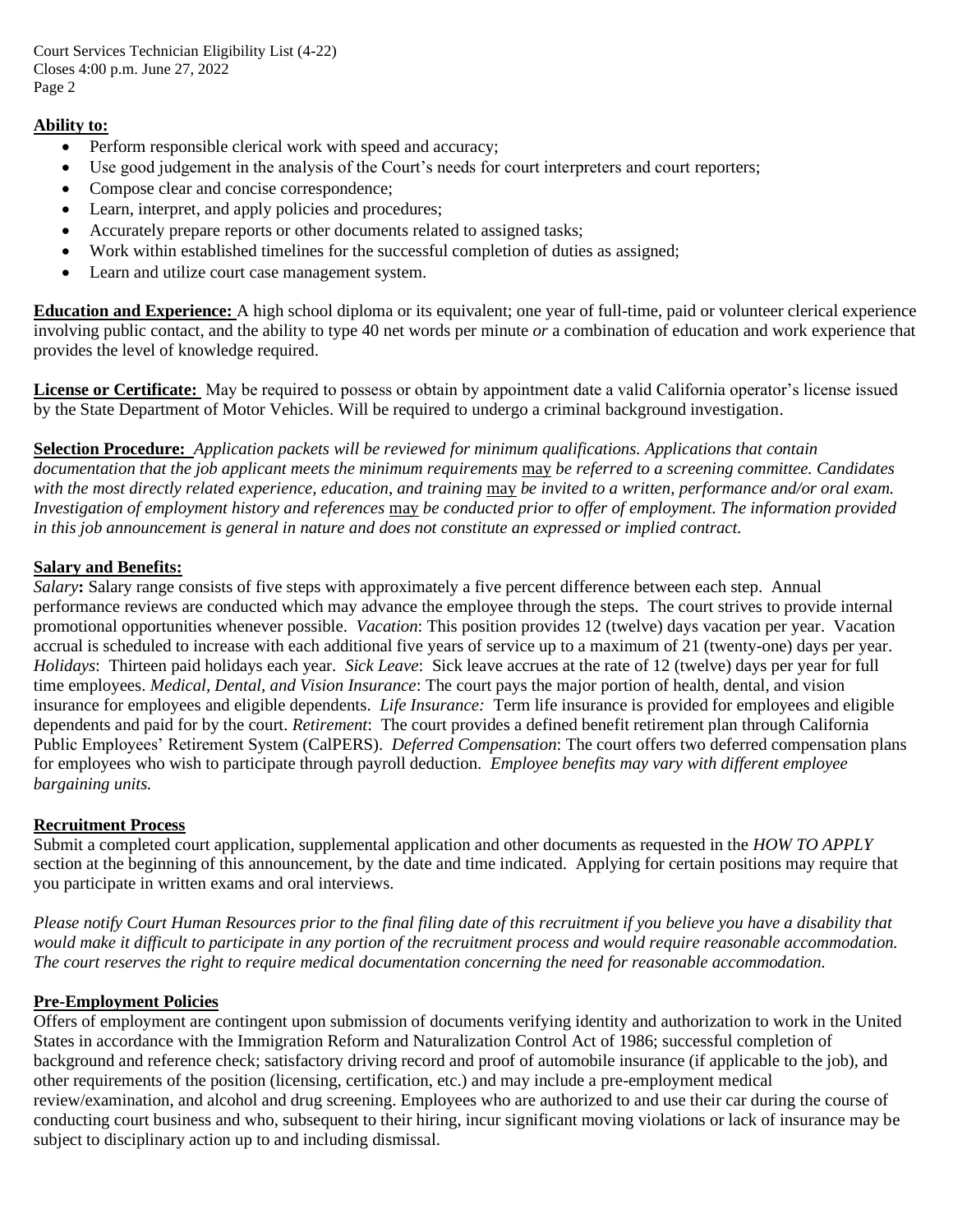THE SUPERIOR COURT OF CALIFORNIA, COUNTY OF SUTTER IS AN EQUAL OPPORTUNITY EMPLOYER AND ENCOURAGES APPLICATIONS FROM ALL PERSONS REGARDLESS OF RACE, COLOR, SEX, RELIGION, AGE, NATIONAL ORIGIN, ANCESTRY, PHYSICAL, OR MENTAL DISABILITY, MEDICAL CONDITION OR MARITAL STATUS. IN COMPLIANCE WITH THE AMERICANS WITH DISABILITIES ACT AND CALIFORNIA LAW, THE COURT WILL ENGAGE IN AN INTERACTIVE PROCESS TO PROVIDE REASONABLE ACCOMMODATION TO QUALIFIED INDIVIDUALS WITH DISABILITIES. IF YOU REQUIRE AN ACCOMMODATION, PLEASE NOTIFY HUMAN RESOURCES, (530) 822-3302.